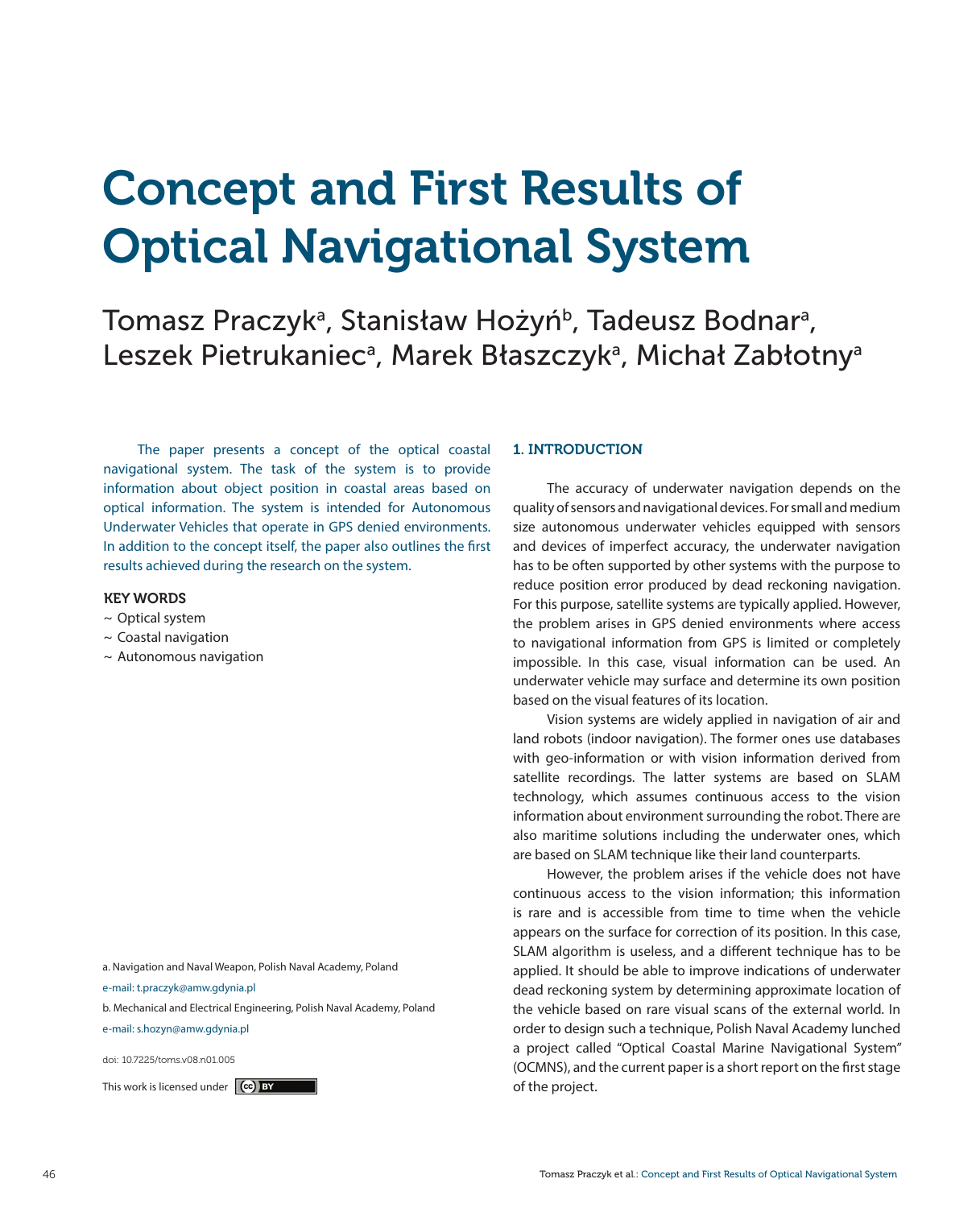Generally, the OCMNS is supposed to operate in different distances from the land, i.e. it should be able to work on the vision information of different characteristics. According to initial assumptions, the system is to work in three different modes: mode No. 1 – large distance to land, no land details are visible, only outline of the coast is visible; mode No. 2 – average distance to land, texture visible, e.g. beach, urban area, forest; mode No. 3 – small distance to land, details visible, e.g. trees, buildings, ships. The task of the first step of the project, which is reported in the paper, was to focus on the mode No. 1. The example results of this step are given below.

To determine the vehicle position, the OCMNS needs simplified navigational chart with contextual information, i.e. with the information that makes it possible to determine the nature of each coastal object visible in the chart. It is assumed that the chart is to be constructed based on freely available vision data derived e.g. from Google Map service. In order to build the chart, a database was implemented that is prepared to store Google Map images combined with the contextual information mentioned above. Moreover, a computer application was implemented which makes it possible to categorize selected fragments of the images. Both software components are shortly outlined below.

The other critical element of the OCMNS and the entire project is a set of example vision data (images) along with the contextual information (geographical coordinates, Euler angles at the point of image recording) that are necessary to prepare the system to work. Many image processing solutions that are intended for use in the OCMNS require training data, i.e. example images that can be recorded by underwater vehicle during its operation on the surface. In order to acquire the above mentioned data for different weather conditions, at daytime, at night, in winter, in summer, etc., a small remotely operated surface vehicle was constructed and equipped with two digital cameras, an inertial unit, and GPS receiver. The construction of the vehicle is also outlined in the paper.

The rest of the paper is organized as follows: Section II introduces the small surface vehicle mentioned above, Section III outlines design and implementation of both the database and the computer application for constructing and storing the chart with the contextual information, Section IV reports the first results of the OCMNS, and the final section summarizes the paper.

### 2. SURFACE VEHICLE

The primary ability of the OCMNS is image processing oriented to the estimation of vehicle position based on visual clues. The components of the system responsible for image processing can implement different algorithms. All of them require tuning and testing, and some of them also require training. To this end, example images are necessary, combined with exact position and orientation of the camera at the point of



#### Figure 1. Key components of the surface vehicle, and the vehicle itself.

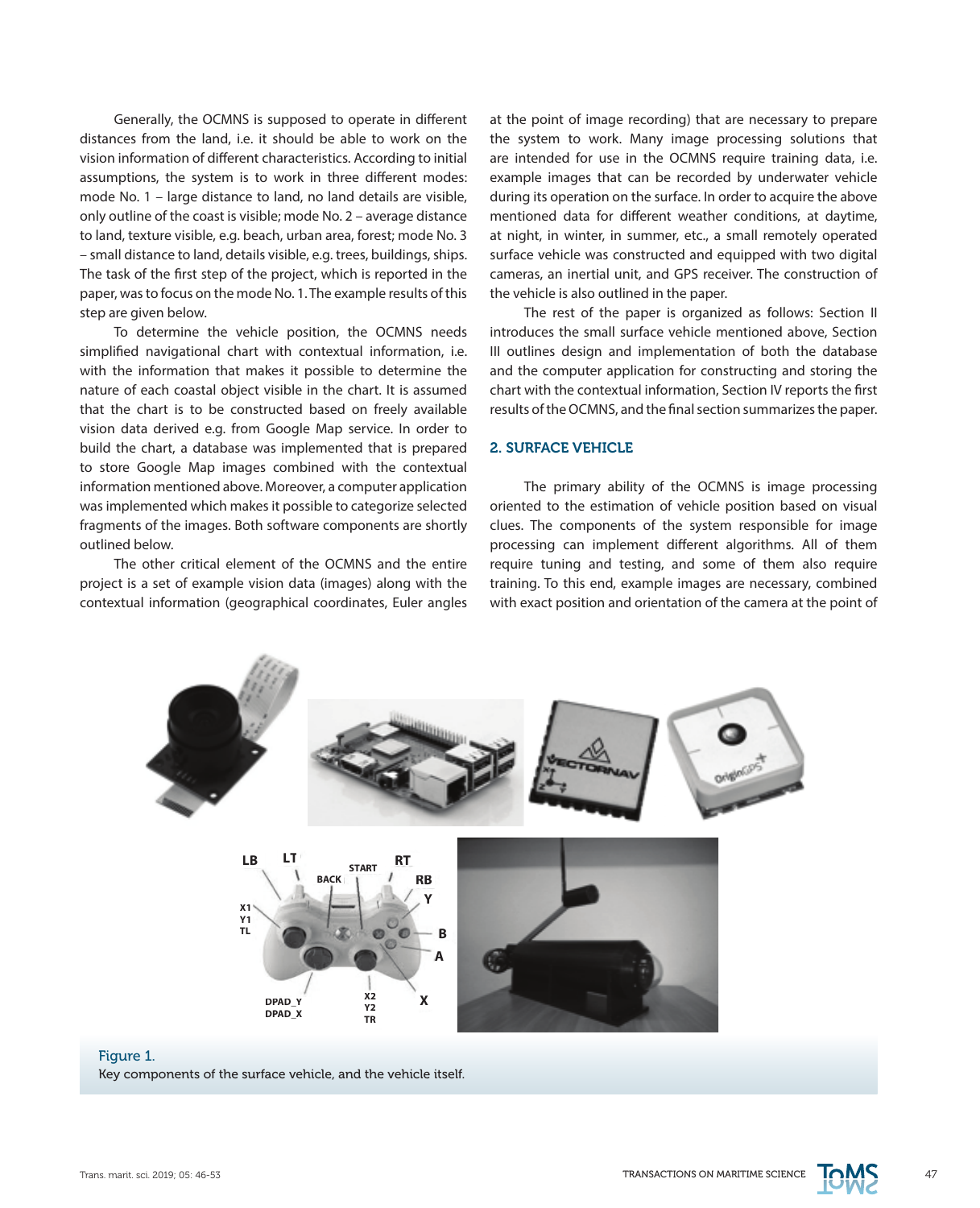image recording. To record the images, a small remotely operated surface vehicle was designed and equipped with two cameras (one is mounted on the mast and the other is integrated within the vehicle hull), an inertial unit, and GPS receiver. Moreover, it was equipped with Wi-Fi communication system, batteries as an independent energy source, memory card for storing images, and Raspberry Pi 3 computer as a control system. Software of the vehicle enables an external operator to control motion of the vehicle and to record images along with the contextual information on memory card. The camera mounted on the mast can be raised up to a certain height. All key components of the vehicle are illustrated in Figure 1.

# 3. SOFTWARE TOOLS FOR CONSTRUCTION VEHICLE **CHART**

The primary assumption of the OCMNS is the ability to employ two types of information. The first one is visual information which, depending on the distance to land, takes different forms. The second type of information needed by the system is map/terrain information which, according to a next assumption, is acquired from freely accessible map sources like Google Maps service.

In order to determine the vehicle position based on visual information, extra information is necessary which is used to confront and to adjust the recorded image or sequence of images to the appearance of the coast from an assumed point of observation. In the best case, the extra information should take the form of example pattern images of the coast that should be recorded in advance (before the mission). Since the case when the system is in possession of example coast images is very rare, the decision was made to rely on publicly available data derived e.g. from above mentioned Google Maps service. The service provides images of almost any area in the form of a simple

topographic map or a terrain map (satellite images). The images enable the system to determine the distance to land and the type of an observed object for a given vehicle position and a line of sight.

The above information can be used away from the land when no details are identifiable in the images – distances to land estimated for a number of lines of sight, based on visual information, are confronted with the distances determined with the help of Google Maps images. In this case a position is sought which fits the estimations best. If some details are noticeable in images, e.g. beaches or forests, then their location in the images can also be matched with the map to find best position estimation. If "point" objects like trees or buildings are detected, they are first placed on the map (if the system knows its own position, the line of sight for which the object is detected and distance to land from the position and for the line of sight, then it can estimate the position of the object), and after that, they can be further applied as landmarks to fix the vehicle position in successive points in time. In the latter case, Google Maps images are unnecessary.

To sum up, in further distances to land, the system should rely on the map and terrain information derived from Google Maps, and simultaneously it should try to extract isolated objects like trees and buildings from the recorded images. In turn, in closer distances to land, the vehicle position should be estimated based on the objects extracted earlier.

In order for the OCMNS to be able to take advantage of the information derived from Google Map, two software components were implemented. The first one is on-board system, and its task is to provide information about the distance to land for a given observation point and line of sight. Moreover, its responsibility is to supply the OCMNS with the information about the type of object that is observed from the specified point and line of sight.



#### Figure 2.

Example user interfaces of the software for building the database of Google Maps images.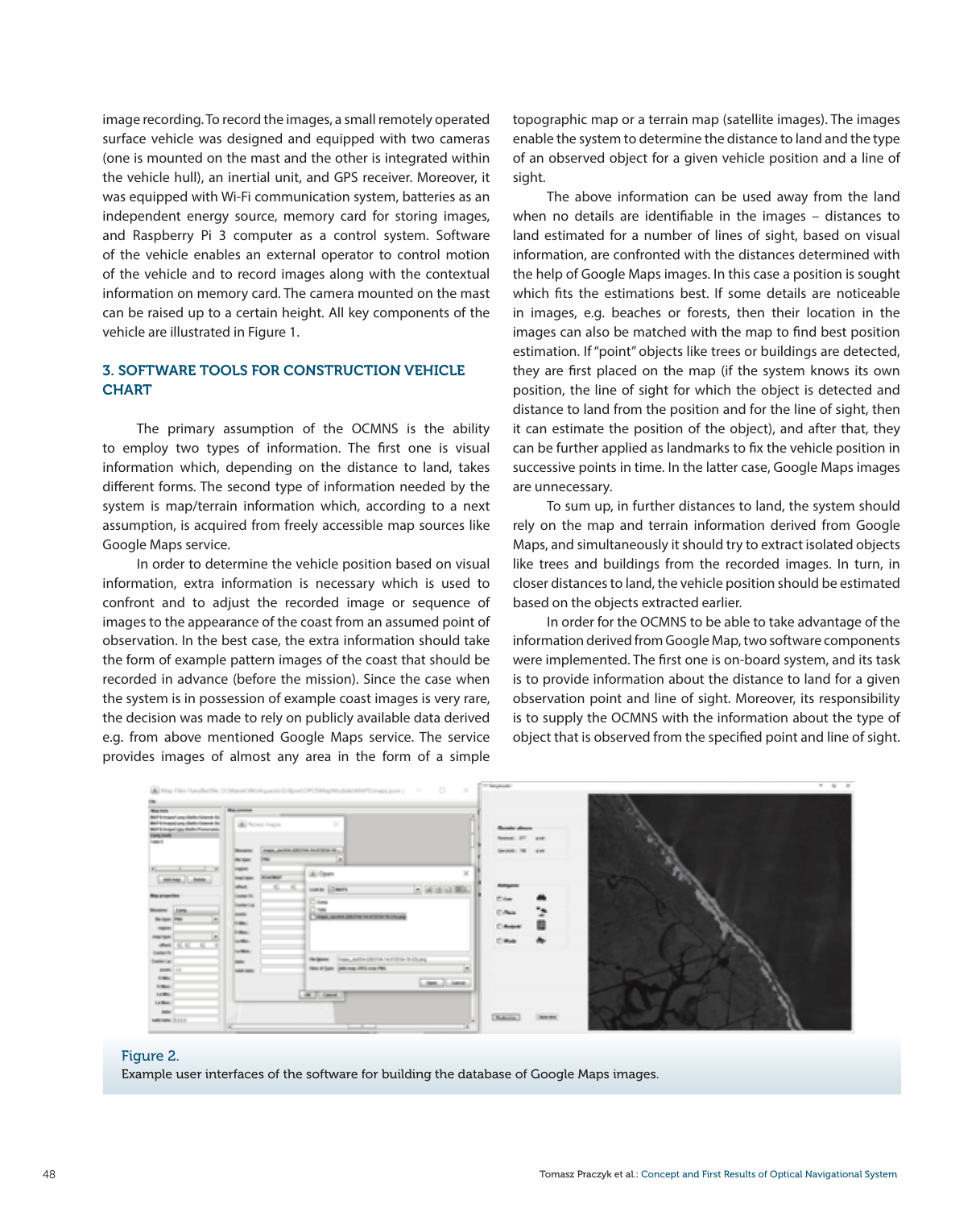A next software component is applied to prepare the database of Google Maps images and to link pixels of the images to a number of categories, e.g. forest, beach, urban area, cliff. Since it is difficult to determine with one hundred percent certainty what the vehicle can see looking from a given point in a certain direction and using exclusively satellite images, each fragment of the coast in the images can have a number of categories assigned. Each assignment is also described by probability of a given category at a given place. Figure 2 illustrates example GUIs of the software outlined above.

# 4. EXTRACTION OF LAND FROM MARITIME IMAGES

In the first stage of the project, the objective was to design an algorithm for estimating the position of the vehicle far away from the land. To this end, a solution can be applied which, for a number of lines of sight, determines where the land is closer and where it is farther. The system equipped with such information can search the map for a point which best fits the observed situation. Of course, the point should be sought in proximity of position fixed by a dead reckoning navigational system. In order to determine the relative distance to land for different lines of sight, a method can be applied which extracts land from the images and compares the size of land in each image. If land

occupies only a fragment of the image, left or right, the tip of the land can be used by the system as an extra useful landmark.

In order to extract the land from the images, three approaches can be applied, i.e. traditional segmentation, separating the land from the rest of the image by means of sky-land and land-sea lines, and Deep Learning semantic segmentation. In the first stage of the project, the first two approaches were considered. The example results of the research in this field are given below.

# 4.1. Traditional Segmentation

For the purpose of land extraction, three traditional image segmentation methods were used: Floodfill (Bradski & Kaehler, 2008), Watershed (Hlavac, 2011), and Graph Cut (Szeliski, 2011). All the tests were performed on 150 example images of Gdynia harbour that were recorded at a different distance to land. In order to facilitate the task of Floodfill and Watershed, the land extraction was performed as a two-stage process of sky extraction (upper part of the image), and sea extraction (bottom part of image). In the case of Graph Cut, segmentation was preceded by a rough marking of land segment. The example results are presented in the Figure 3-5.





#### Figure 3.

Example application of Floodfill: (a) original image, (b) image after extraction of the sea (black pixels), and (c) image after extraction of the sky.

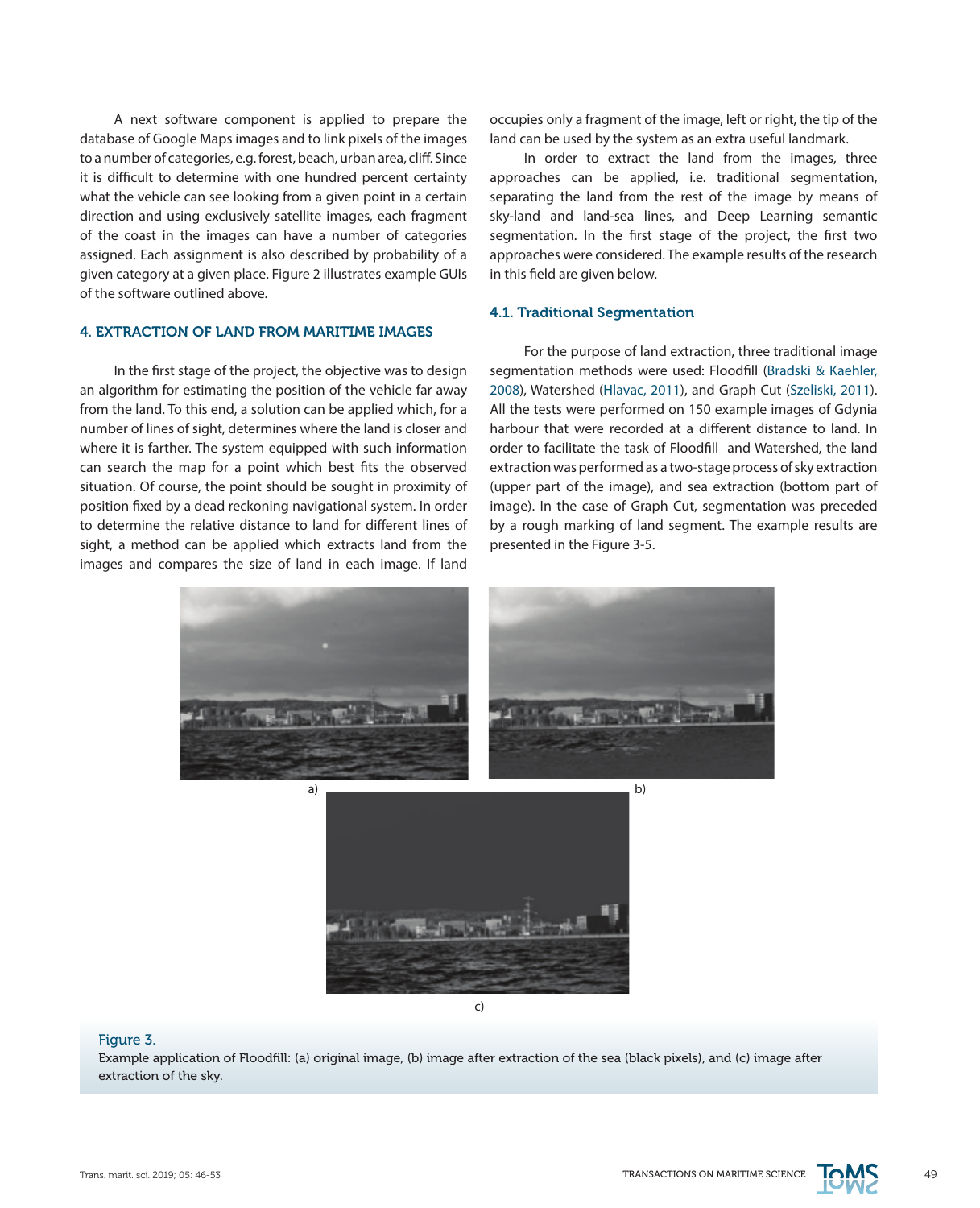

a)

b)

#### Figure 4.

Example application of Watershed: (a) original image, and (b) image after extraction of the sky.



#### Figure 5.

Example application of Graph Cut: (a) original image, and (b) image after land extraction.

Generally, the experiments with traditional segmentation revealed that, regardless of the applied method, the traditional approach is insufficient to effectively extract land from marine images. The least problem was sky extraction, and Floodfill method often coped with this task quite effectively. In the case of sea extraction, the results were definitely worse in general. Additionally, the applicability of Graph Cut to the OCMNS appeared to be reduced due to the necessity of manually indicating rough land segment before segmentation.

# 4.2. Land-sea Line Extraction

Other method for land extraction is to separate it from the sky and the sea. To determine the line separating the sea from the land (land-sea line), Hough transform can be applied (Duda & Hart, 1972; Gershikov, Libe & Kosolapov, 2013). The transform is able to detect all the straight lines visible in the image. The set of lines determined by the transform can include both segments belonging to the land-sea line and other lines. The problem is,

however, how to select the land-sea line from all the set. The simplest method is to select the longest line. The tests revealed, however, that this method is not effective. Another method is to describe each detected line with a feature vector and then to use identification techniques to find the right line. In the experiments made on marine images recorded at the open sea (without land visible), AutoEncoder neural networks were applied as tools for identification of the lines separating the sea and the remaining parts of the image. Each line detected by Hough transform was represented by a feature vector describing the average brightness of the image fragment below and above the line. Then, an AutoEncoder was trained on the representations of only true lines, while the remaining lines were neglected in the training process. The task of the training was to obtain the network that would be able to reconstruct an input signal on an output layer of the network. The objective of this approach is to sensitize the network to only true lines, which, after a training, should be properly reconstructed. Other lines which differ from those applied in the training process should be reconstructed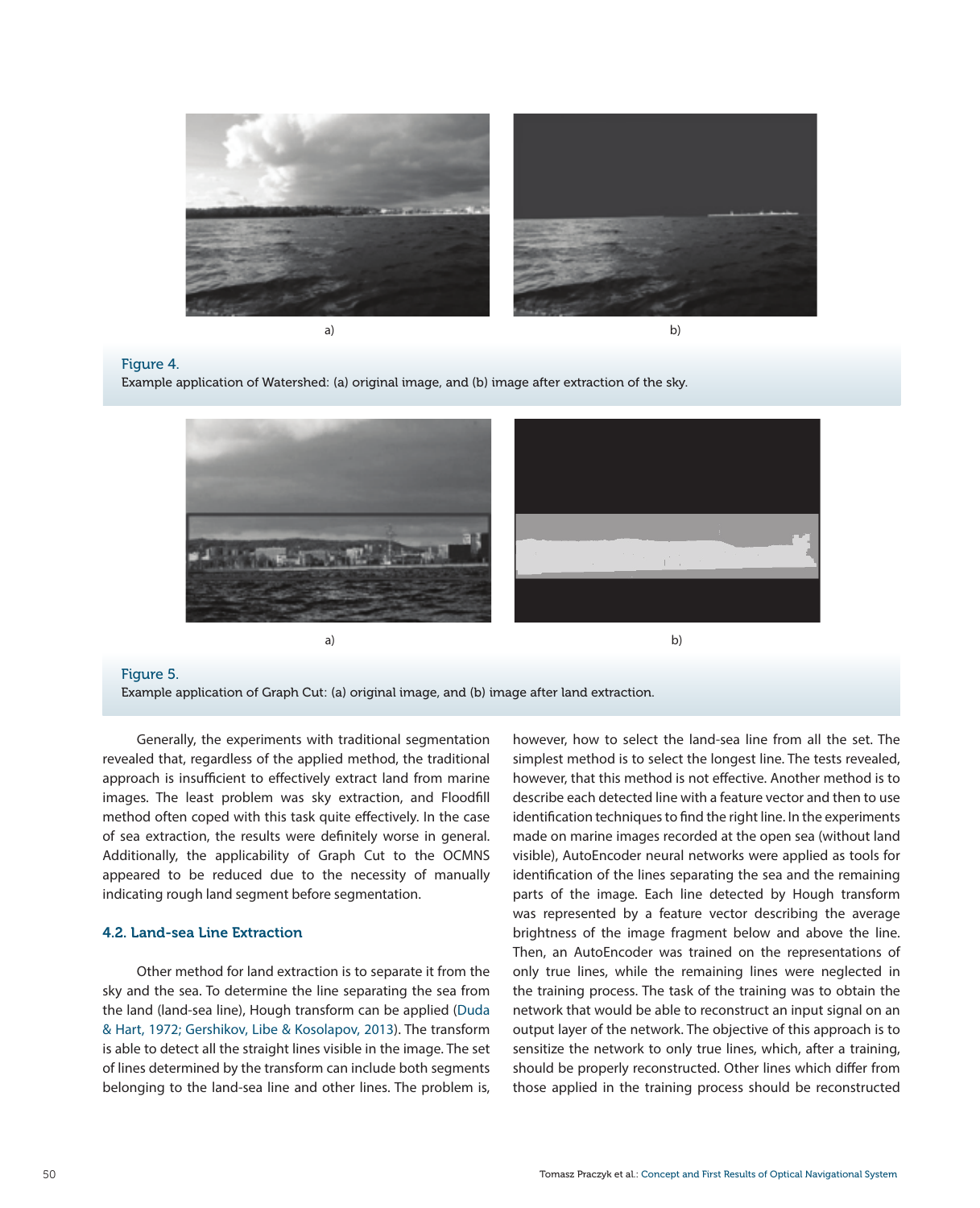with a noticeably greater error than the true lines. The results of the experiments with the Hough transform combined with AutoEncoders revealed a high effectiveness of this method. Example lines are presented in Figure 6. Unfortunately, the same experiments also showed that this method is computationally very demanding and, therefore, it is not suitable for on-thefly calculations on board the underwater vehicle. A useful alternative for the Hough-transform-based method is the QHLD algorithm (Quick Horizon Line Detection) proposed in (Praczyk, 2017). In this case, most calculations are performed on a small resized counterpart of an original image with the effect that the algorithm is very fast and, therefore, suitable for the task of land extraction and position estimation. The example results achieved by the QHLD algorithm are illustrated in Figure 8.



# Figure 6.

Example lines determined by Hough transform and AutoEncoders.









#### Figure 7.

Successive contours generated by the GELD (Figure taken from (Praczyk, 2018)).

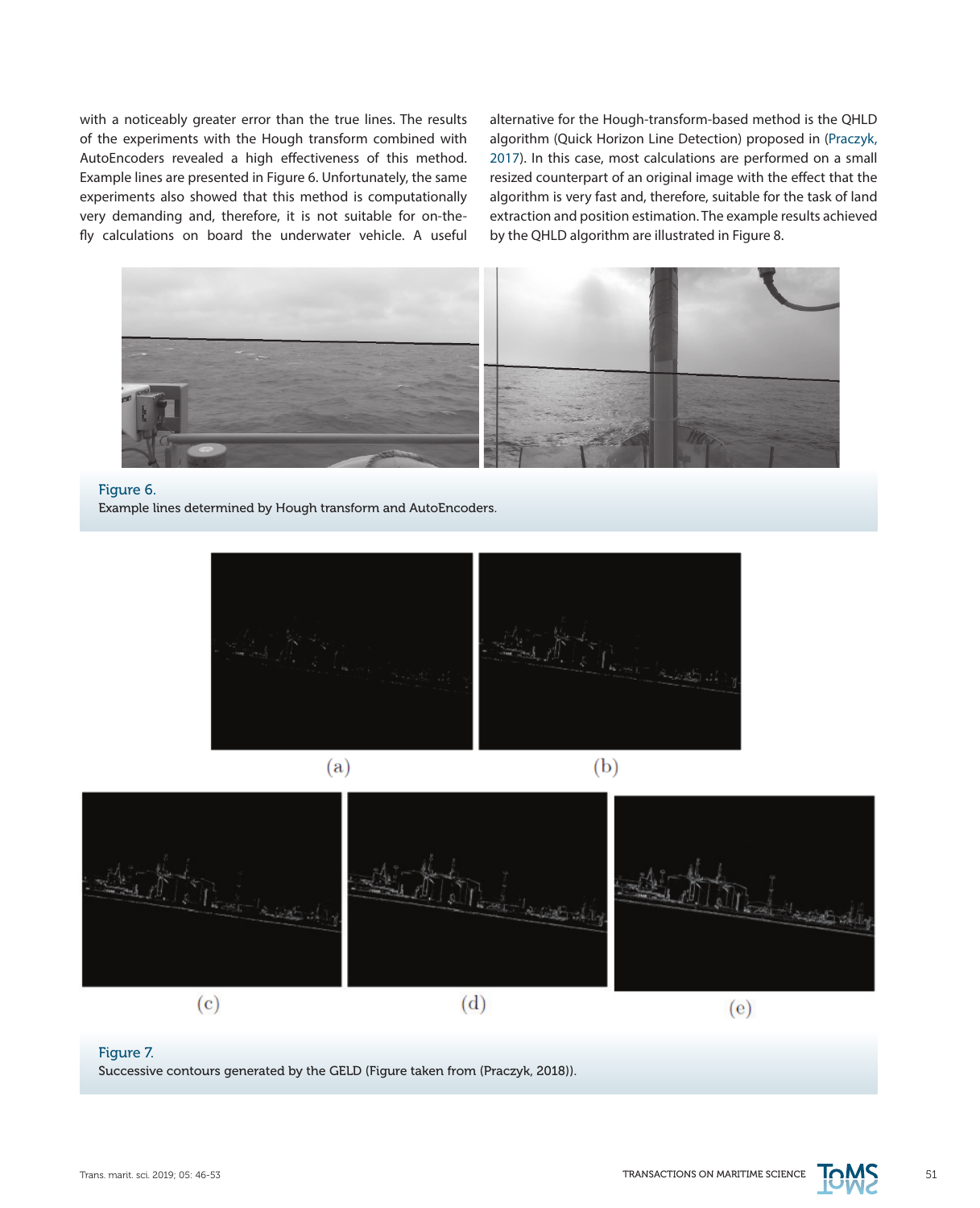# 4.3. Sky-land Line Extraction

In order to separate land from the other elements of the image, in addition to the land-sea line, the sky-land line which separates the land from upper part of the image is necessary. To this end, an algorithm called GELD (Gradual Edge Level Decrease) was proposed (Praczyk, 2018). It generates contours in the image and tries to find the path from the left to the right edge of the image, or in the opposite direction. The path consists of contour pixels separated by a small predefined distance from each other. First, the path is sought for very strong contours (Figure 7a). In case of a failure, weaker contours are generated (Figure 7b-e) and the process of searching the path is repeated. Weakening of the contours and searching the path is continued until it is found.







#### Figure 8.

Example application of the GELD and the QHLD (Figure taken from (Praczyk, 2018)).

To verify the effectiveness of the combined application of the GELD and the QHLD, they were tested on 150 images of Gdynia harbour and its neighbourhood. The tests revealed a high effectiveness of both algorithms in land extraction. What is more, the algorithms also showed that they are very quick, which makes them a perfect tool for land extraction in the OCMNS. The example application of the GELD and the QHLD is illustrated in Figure 8.

In addition to the GELD and the QHLD, an algorithm was proposed which is their more complex and more computationally demanding variant. At the moment of preparing the paper, the algorithm is still under construction and tuning process. However, the first tests performed on a few selected images showed its almost perfect effectiveness in land extraction – see Figure 9.